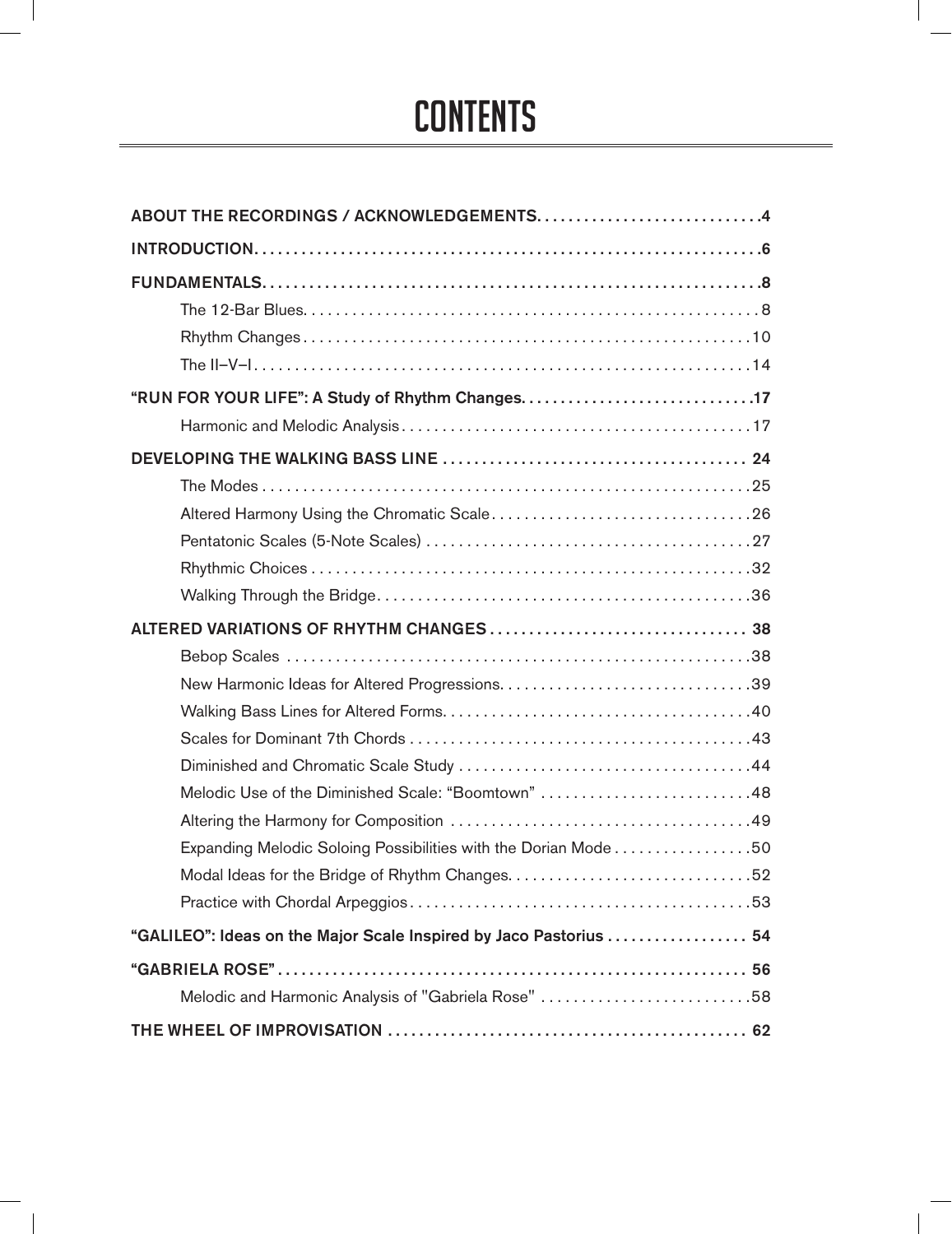## ABOUT THE RECORDINGS

This icon  $(mp3)$  above a music example indicates that a FREE recording is available. All the recordings for this book can downloaded from Alfred-Music.com by typing the following link into a web browser:

#### **http://alfred-music.com/MI/00-33580.zip**

Save the file to your hard drive, then double-click and follow your computer's prompts to extract the mp3s and a PDF with more information about the recordings.

### ACKNOWLEDGEMENTS

#### **THANKS FROM JIMMY HASLIP**

To my wife, Nancy, and family, Gabriela, Noah, Jason, and Beau, for all the love and support!

To ALFRED MUSIC: Aaron Stang, Glyn Dryhurst, Link Harnsberger, Mark Burgess, Doug Soulsby, Edgar Acosta, Lisa Mane, and Kate Westin (fabulous job on the editing Kate, you are the best!)

Keith Roscoe and Gard Lewis, ROSCOE GUITARS

Michael Tobias, MTD

Dave Avenius, AGUILAR

Darryl Anders, DUNLOP STRINGS

Ken Dapron, YAMAHA INT'L

Chris Campbell, ROCKBOX ELECTRONICS

BARTOLINI PICKUPS

Jack Thrift, MOODY GUITAR STRAPS

Hirotaka Kiuichi, INNERWOOD BASSES

Peter L. Janis, RADIAL ENGINEERING LTD.

Randy Fullmer, WYN BASSES

Pat Wilkins GUITARS

Rich Renkin, LINE 6, INC.

Greg Back & Allen Wald, THE BUZZY FEITEN TUNING SYSTEM

Ken Daniels & Paul Flynn, TRUE TONE MUSIC

Brian Vance, Frank Aresti, and Jim DiAddario, PLANET WAVES CABLES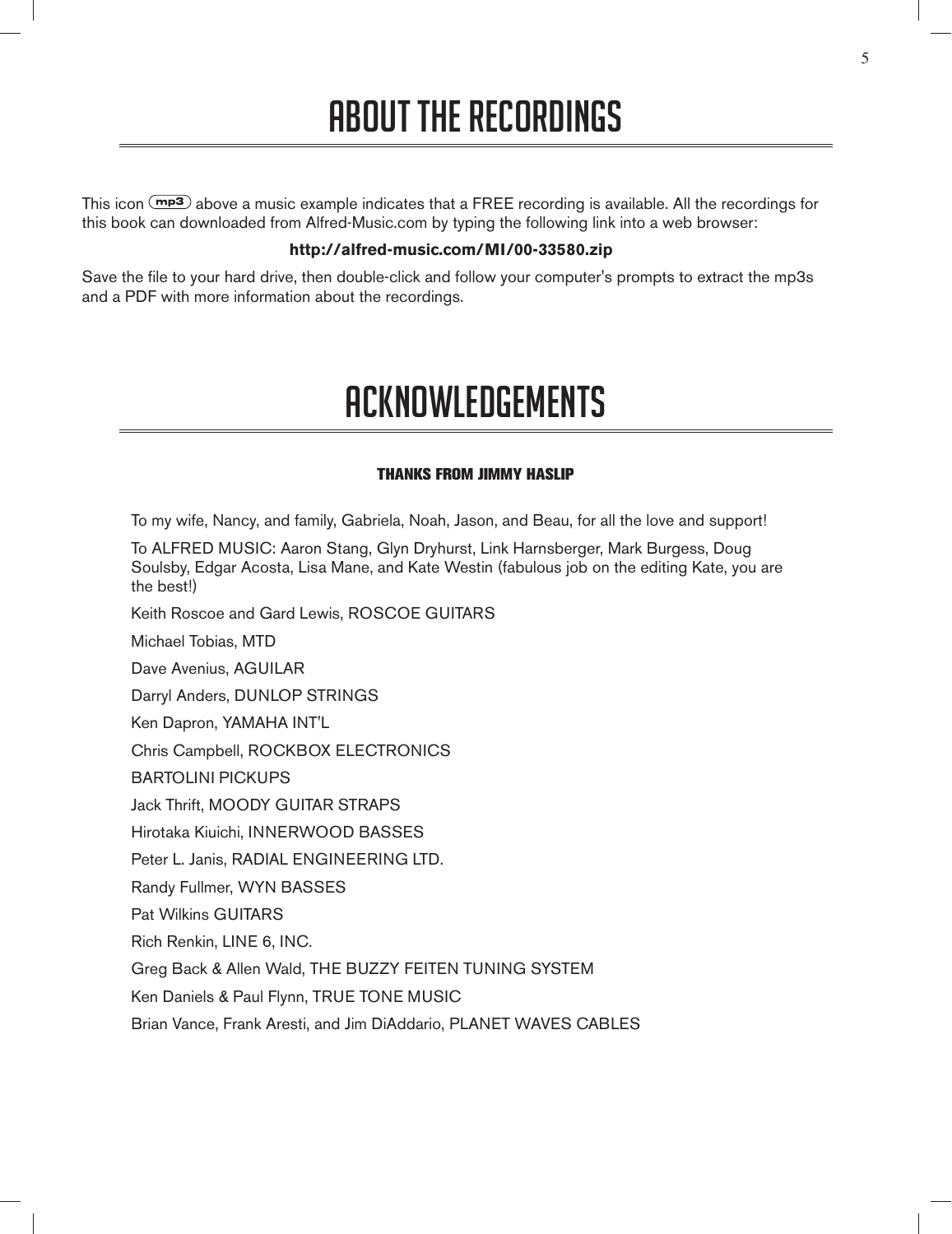Improvising requires focused observation on some very fine points of study as well as dedication and commitment to your instrument. In my opinion, it involves improving your musicianship and constantly raising your bar of musical knowledge as well as finding a spiritual path that leads you to a connection between your passion and your heart. This will help you to inject your personality into your playing, creating a voice of some sort, and allow your spirituality to enter the music, which then gives the music a deeper expression! Extremely vital to this equation is your technical knowledge of music, which is much like learning a new language. The study of this language will allow you to communicate your emotions freely, and the more articulate you are, the clearer your audience will hear you. This is our goal to strive for in playing music. And you will realize that it is a gift!

**Preparation** and **study** are very important to reaching goals. Learning chord changes and song forms is a great way to prepare for playing music openly and for expanding your options. Doing so also opens the door to being comfortable with harmony and melody as it supports, strengthens, and builds confidence in your ability to improvise. The study of harmony is vast-actually, it's an infinite study. Studying everything that comes your way is essential to the growth of your musical vocabulary and also widens your scope of understanding music in general.

Study all you possibly can at your own pace. It is very important to **pay attention to your own learning pace.** Please don't be impatient. **Studying slow and methodically is actually preferred.** This will increase your ability to expand your musical boundaries. In the long run, with study and preparation, you will become more proficient and qualified to handle any musical situation. As a student in music, this direction will improve your self-motivation and continually build confidence within, creating a hunger to continue to progress and grow. This is something I feel is extremely important for perpetuating any type of career in music—from composers and arrangers to technicians, performers, and producers.

The **study and practice of composition** is also important and helpful in many ways. There are various approaches to composition. In the study of harmony, this can be another all-important tool for improving as a musician, adding another dimension and bringing an insightful element to your musicianship. Composing can open the door to writing in a stream-of-consciousness state and will be a very important factor in finding ideas that are unique.

For example…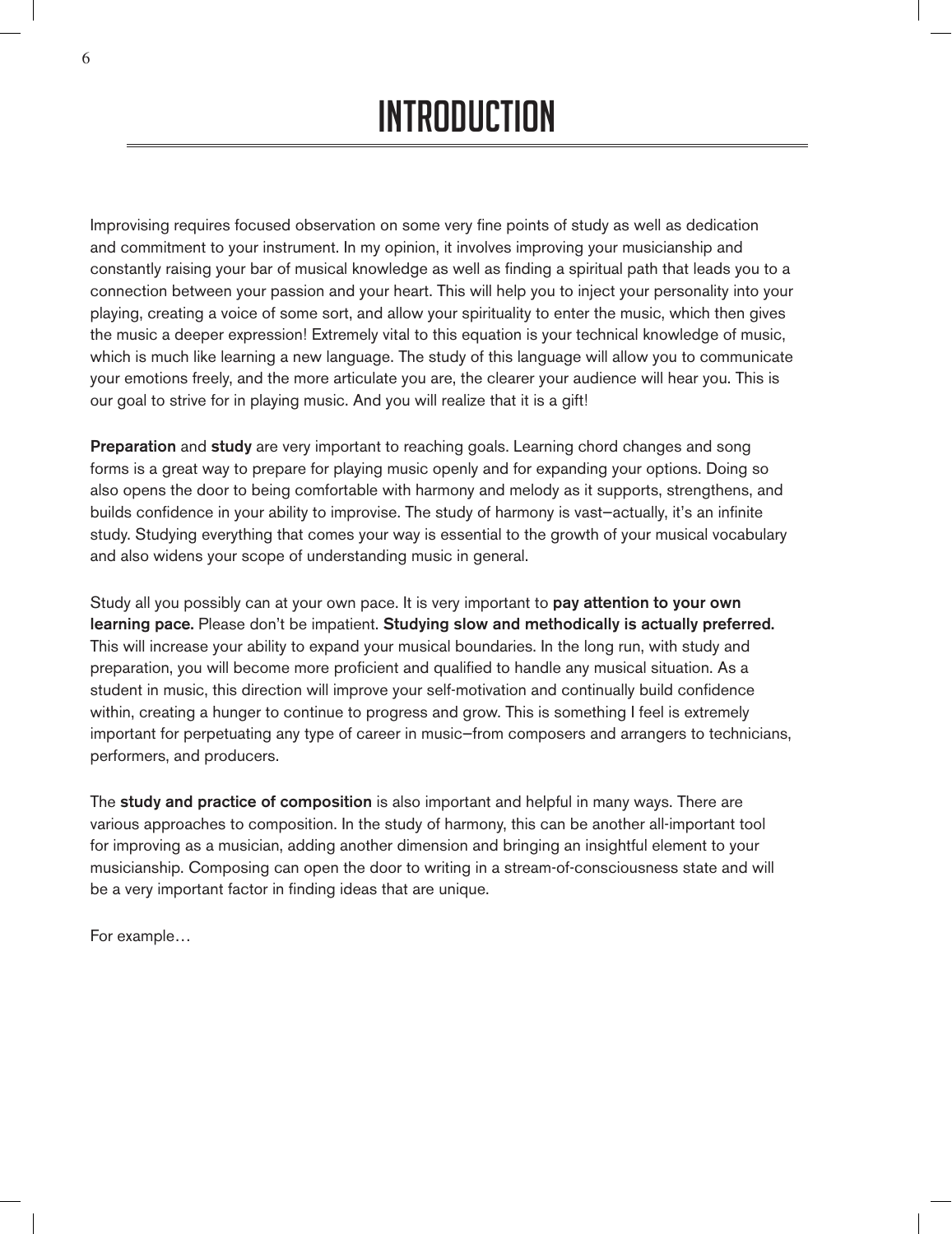**Run for Your Life As Performed by the Yellowjackets**